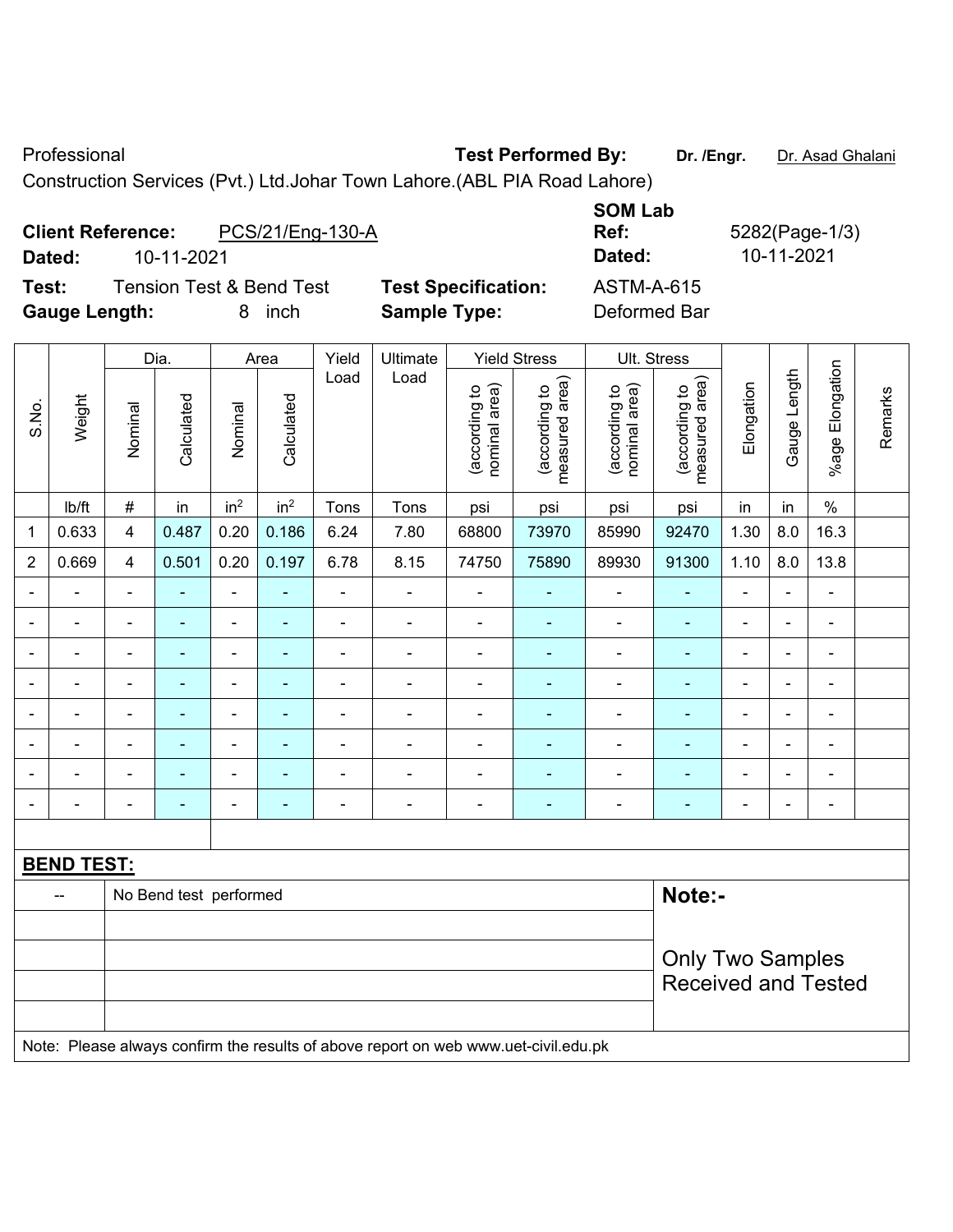Professional **Test Performed By:** Dr. /Engr. Dr. Asad Ghalani

Construction Services (Pvt.) Ltd.Johar Town Lahore.(ABL PIA Road Lahore)

## **Client Reference:** PCS/21/Eng-130-B **SOM Lab Dated:** 10-11-2021 **Dated:** 10-11-2021 **Test:** Tension Test & Bend Test **Test Specification:** ASTM-A-615

**Ref:** 5282(Page-2/3)

**Gauge Length:** 8 inch **Sample Type:** Deformed Bar

|                |                              |                              | Dia.                     |                          | Area            | Yield          | Ultimate                 |                               | <b>Yield Stress</b>             |                                | Ult. Stress                                           |                |                          |                    |         |
|----------------|------------------------------|------------------------------|--------------------------|--------------------------|-----------------|----------------|--------------------------|-------------------------------|---------------------------------|--------------------------------|-------------------------------------------------------|----------------|--------------------------|--------------------|---------|
| S.No.          | Weight                       | Nominal                      | Calculated               | Nominal                  | Calculated      | Load           | Load                     | nominal area)<br>according to | measured area)<br>(according to | (according to<br>nominal area) | (according to<br>measured area)                       | Elongation     | Gauge Length             | Elongation<br>%age | Remarks |
|                | Ib/ft                        | #                            | in                       | in <sup>2</sup>          | in <sup>2</sup> | Tons           | Tons                     | psi                           | psi                             | psi                            | psi                                                   | in             | in                       | $\%$               |         |
| 1              | 1.043                        | 5                            | 0.625                    | 0.31                     | 0.307           | 9.70           | 13.78                    | 69040                         | 69720                           | 98050                          | 99010                                                 | 1.20           | 8.0                      | 15.0               |         |
| $\overline{2}$ | 1.044                        | 5                            | 0.625                    | 0.31                     | 0.307           | 10.01          | 14.17                    | 71220                         | 71910                           | 100810                         | 101790                                                | 1.10           | 8.0                      | 13.8               |         |
| $\blacksquare$ | $\qquad \qquad \blacksquare$ | $\blacksquare$               | $\blacksquare$           | $\blacksquare$           | ٠               | ÷              | $\overline{\phantom{a}}$ | $\overline{\phantom{a}}$      | $\blacksquare$                  | $\blacksquare$                 | $\blacksquare$                                        | $\blacksquare$ | $\overline{\phantom{a}}$ | $\blacksquare$     |         |
|                | $\blacksquare$               | Ē,                           | $\blacksquare$           | $\blacksquare$           | ÷               | $\blacksquare$ | $\blacksquare$           | $\blacksquare$                |                                 | $\blacksquare$                 | ۰                                                     | $\blacksquare$ | $\blacksquare$           | $\blacksquare$     |         |
| $\blacksquare$ | ۰                            | $\blacksquare$               | $\blacksquare$           | $\overline{\phantom{a}}$ | ÷               | Ē,             | $\blacksquare$           | $\overline{\phantom{a}}$      | $\overline{\phantom{0}}$        | $\overline{a}$                 | ۰                                                     | $\blacksquare$ | $\blacksquare$           | $\overline{a}$     |         |
| $\blacksquare$ | ۰                            | $\blacksquare$               | $\blacksquare$           | $\blacksquare$           | ٠               | $\blacksquare$ | $\blacksquare$           | $\overline{\phantom{a}}$      | $\blacksquare$                  | $\blacksquare$                 | ÷                                                     | $\blacksquare$ | $\blacksquare$           | $\blacksquare$     |         |
| ۰              | $\qquad \qquad \blacksquare$ | $\qquad \qquad \blacksquare$ | $\overline{\phantom{0}}$ | $\overline{\phantom{a}}$ | ۰               | ÷              | $\overline{a}$           | $\blacksquare$                | ۰                               | $\overline{a}$                 | ۰                                                     | $\overline{a}$ | $\blacksquare$           | $\blacksquare$     |         |
|                | $\blacksquare$               | $\overline{\phantom{0}}$     |                          |                          | $\blacksquare$  | ٠              | $\blacksquare$           | ۰                             |                                 |                                | ٠                                                     | $\blacksquare$ | $\blacksquare$           | $\blacksquare$     |         |
|                | ۰                            | $\overline{\phantom{0}}$     |                          |                          |                 |                | $\blacksquare$           | ٠                             | $\blacksquare$                  | $\blacksquare$                 | $\blacksquare$                                        | $\blacksquare$ | $\blacksquare$           | $\blacksquare$     |         |
|                | $\blacksquare$               | $\blacksquare$               |                          | $\overline{\phantom{0}}$ | ÷               | ٠              | $\blacksquare$           | $\blacksquare$                | ۰                               | $\blacksquare$                 | ۰                                                     | $\blacksquare$ | $\blacksquare$           | $\blacksquare$     |         |
|                |                              |                              |                          |                          |                 |                |                          |                               |                                 |                                |                                                       |                |                          |                    |         |
|                | <b>BEND TEST:</b>            |                              |                          |                          |                 |                |                          |                               |                                 |                                |                                                       |                |                          |                    |         |
|                | --                           |                              | No Bend test performed   |                          |                 |                |                          |                               |                                 |                                | Note:-                                                |                |                          |                    |         |
|                |                              |                              |                          |                          |                 |                |                          |                               |                                 |                                |                                                       |                |                          |                    |         |
|                |                              |                              |                          |                          |                 |                |                          |                               |                                 |                                | <b>Only Two Samples</b><br><b>Received and Tested</b> |                |                          |                    |         |

Note: Please always confirm the results of above report on web www.uet-civil.edu.pk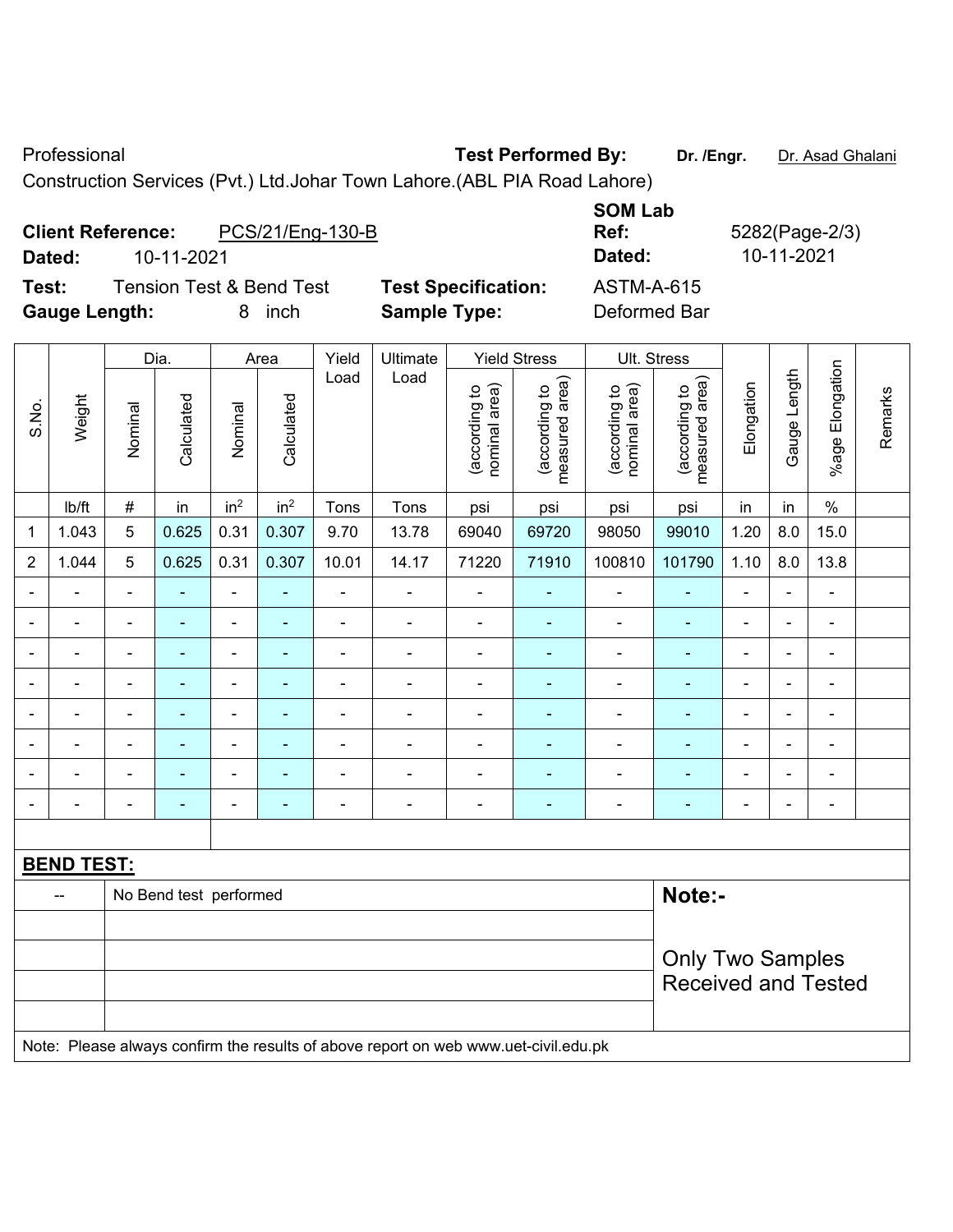Professional **Test Performed By:** Dr. /Engr. Dr. Asad Ghalani

Construction Services (Pvt.) Ltd.Johar Town Lahore.(ABL PIA Road Lahore)

#### **Client Reference:** PCS/21/Eng-130-C **SOM Lab Ref:** 5282(Page-3/3) **Dated:** 10-11-2021 **Dated:** 10-11-2021 **Test:** Tension Test & Bend Test **Test Specification:** ASTM-A-615 **Gauge Length:** 8 inch **Sample Type:** Deformed Bar

|                |                   |                                  | Dia.                     |                          | Area            | Yield          | Ultimate                                                                            |                                | <b>Yield Stress</b>             |                                | Ult. Stress                     |                |                |                          |         |
|----------------|-------------------|----------------------------------|--------------------------|--------------------------|-----------------|----------------|-------------------------------------------------------------------------------------|--------------------------------|---------------------------------|--------------------------------|---------------------------------|----------------|----------------|--------------------------|---------|
| S.No.          | Weight            | Nominal                          | Calculated               | Nominal                  | Calculated      | Load           | Load                                                                                | nominal area)<br>(according to | measured area)<br>(according to | nominal area)<br>(according to | (according to<br>measured area) | Elongation     | Gauge Length   | %age Elongation          | Remarks |
|                | Ib/ft             | $\#$                             | in                       | in <sup>2</sup>          | in <sup>2</sup> | Tons           | Tons                                                                                | psi                            | psi                             | psi                            | psi                             | in             | in             | $\%$                     |         |
| 1              | 1.520             | $\,6$                            | 0.754                    | 0.44                     | 0.447           | 15.24          | 19.72                                                                               | 76390                          | 75190                           | 98870                          | 97320                           | 1.20           | 8.0            | 15.0                     |         |
| $\overline{2}$ | 1.511             | 6                                | 0.752                    | 0.44                     | 0.444           | 15.65          | 20.18                                                                               | 78430                          | 77730                           | 101170                         | 100260                          | 1.20           | 8.0            | 15.0                     |         |
| $\blacksquare$ | ä,                | ä,                               | ÷                        | $\blacksquare$           | ÷               | ÷,             | ÷,                                                                                  | $\blacksquare$                 | $\blacksquare$                  | $\blacksquare$                 | ÷                               | ä,             | ÷,             | ÷,                       |         |
|                | $\blacksquare$    | $\blacksquare$                   | ä,                       | $\overline{\phantom{0}}$ | ۰               | $\blacksquare$ | ÷                                                                                   | $\blacksquare$                 | $\overline{\phantom{a}}$        | $\blacksquare$                 | $\blacksquare$                  | $\blacksquare$ | ÷              | $\overline{\phantom{a}}$ |         |
|                | $\blacksquare$    | ä,                               | ÷,                       | $\blacksquare$           | ٠               | $\blacksquare$ | $\blacksquare$                                                                      | Ē,                             | $\blacksquare$                  | $\blacksquare$                 | ۰                               | $\blacksquare$ | $\blacksquare$ | ä,                       |         |
|                | $\blacksquare$    | $\blacksquare$                   | ÷,                       | $\overline{\phantom{0}}$ | ٠               | $\blacksquare$ | $\blacksquare$                                                                      | $\blacksquare$                 | $\blacksquare$                  | $\blacksquare$                 | ۰                               | $\blacksquare$ | $\blacksquare$ | $\blacksquare$           |         |
|                |                   |                                  | $\overline{\phantom{0}}$ | $\blacksquare$           |                 |                | ä,                                                                                  | $\blacksquare$                 |                                 | ä,                             | ä,                              | $\blacksquare$ |                | $\blacksquare$           |         |
|                |                   |                                  |                          | ä,                       |                 |                |                                                                                     |                                |                                 |                                |                                 |                | ٠              | $\blacksquare$           |         |
|                | $\blacksquare$    |                                  |                          | $\blacksquare$           | $\blacksquare$  | $\blacksquare$ | $\blacksquare$                                                                      | $\blacksquare$                 |                                 | $\blacksquare$                 | ÷                               | $\blacksquare$ | $\blacksquare$ | $\blacksquare$           |         |
| $\overline{a}$ |                   | ä,                               | ÷                        | $\overline{\phantom{0}}$ | $\blacksquare$  | $\blacksquare$ | ÷                                                                                   | ÷,                             | $\overline{\phantom{a}}$        | $\qquad \qquad \blacksquare$   | ۰                               | $\overline{a}$ | ÷              | $\blacksquare$           |         |
|                |                   |                                  |                          |                          |                 |                |                                                                                     |                                |                                 |                                |                                 |                |                |                          |         |
|                | <b>BEND TEST:</b> |                                  |                          |                          |                 |                |                                                                                     |                                |                                 |                                |                                 |                |                |                          |         |
|                | --                | Note:-<br>No Bend test performed |                          |                          |                 |                |                                                                                     |                                |                                 |                                |                                 |                |                |                          |         |
|                |                   |                                  |                          |                          |                 |                |                                                                                     |                                |                                 |                                |                                 |                |                |                          |         |
|                |                   |                                  |                          |                          |                 |                |                                                                                     |                                |                                 |                                | <b>Only Two Samples</b>         |                |                |                          |         |
|                |                   |                                  |                          |                          |                 |                |                                                                                     |                                |                                 |                                | <b>Received and Tested</b>      |                |                |                          |         |
|                |                   |                                  |                          |                          |                 |                |                                                                                     |                                |                                 |                                |                                 |                |                |                          |         |
|                |                   |                                  |                          |                          |                 |                | Note: Please always confirm the results of above report on web www.uet-civil.edu.pk |                                |                                 |                                |                                 |                |                |                          |         |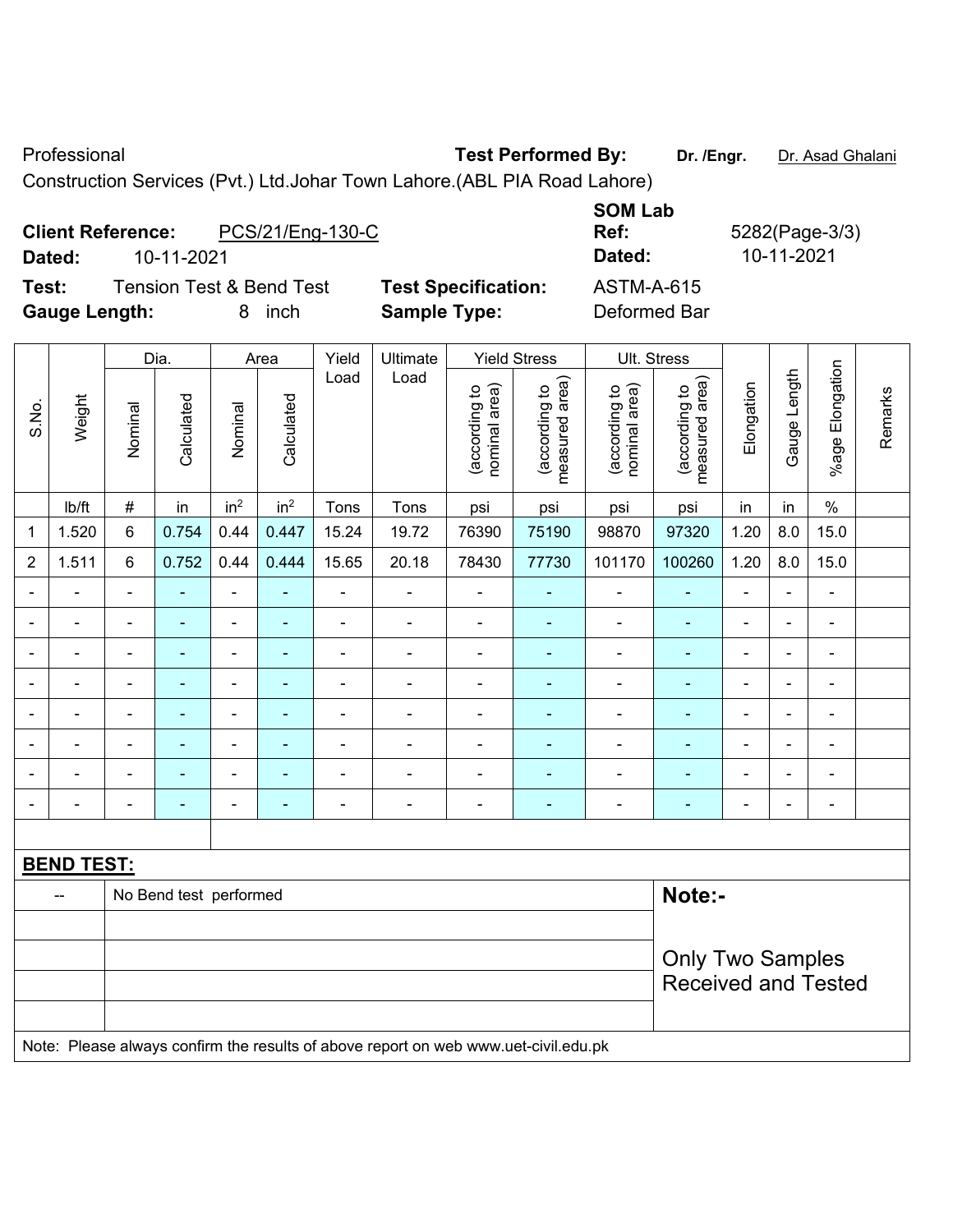Syed Mohsin Ali **Test Performed By:** Dr. /Engr. Dr. Asad Ghalani

Resident Engineer, QA/QC Department, Bahria Town Lahore

## **Client Reference:** QA/QC-steel-2420

**Test:** Tension Test & Bend Test **Test Specification: Gauge Length:** 8 inch **Sample Type:** Deformed Bar (FF Steel)

|        |                                              |                            | <b>SOM Lab</b> |                |
|--------|----------------------------------------------|----------------------------|----------------|----------------|
|        | <b>Client Reference:</b><br>QA/QC-steel-2420 |                            | Ref:           | 5283(Page-1/1) |
| Dated: | 10-11-2021                                   |                            | Dated:         | 10-11-2021     |
| Test:  | Tension Test & Bend Test                     | <b>Test Specification:</b> | ASTM-A-615     |                |

|                |                   |                | Dia.                                                                       |                 | Area            | Yield          | Ultimate                                                                            |                                | <b>Yield Stress</b>             |                                | Ult. Stress                                           |                |              |                         |         |
|----------------|-------------------|----------------|----------------------------------------------------------------------------|-----------------|-----------------|----------------|-------------------------------------------------------------------------------------|--------------------------------|---------------------------------|--------------------------------|-------------------------------------------------------|----------------|--------------|-------------------------|---------|
| S.No.          | Weight            | Nominal        | Calculated                                                                 | Nominal         | Calculated      | Load           | Load                                                                                | nominal area)<br>(according to | (according to<br>measured area) | (according to<br>nominal area) | (according to<br>measured area)                       | Elongation     | Gauge Length | Elongation<br>$%$ age I | Remarks |
|                | lb/ft             | $\#$           | in                                                                         | in <sup>2</sup> | in <sup>2</sup> | Tons           | Tons                                                                                | psi                            | psi                             | psi                            | psi                                                   | in             | in           | $\frac{0}{0}$           |         |
| 1              | 1.461             | 6              | 0.739                                                                      | 0.44            | 0.429           | 14.22          | 19.11                                                                               | 71280                          | 73110                           | 95800                          | 98260                                                 | 1.10           | 8.0          | 13.8                    |         |
| $\overline{2}$ | 1.452             | 6              | 0.737                                                                      | 0.44            | 0.427           | 14.22          | 20.20                                                                               | 71280                          | 73450                           | 101270                         | 104350                                                | 1.10           | 8.0          | 13.8                    |         |
| 3              | 0.668             | 4              | 0.500                                                                      | 0.20            | 0.196           | 6.37           | 8.72                                                                                | 70260                          | 71690                           | 96110                          | 98070                                                 | 1.10           | 8.0          | 13.8                    |         |
| 4              | 0.661             | 4              | 0.497                                                                      | 0.20            | 0.194           | 6.17           | 8.36                                                                                | 68010                          | 70110                           | 92180                          | 95030                                                 | 1.10           | 8.0          | 13.8                    |         |
|                | ä,                | $\blacksquare$ | $\blacksquare$                                                             | $\blacksquare$  |                 | $\blacksquare$ | $\blacksquare$                                                                      | $\blacksquare$                 | $\blacksquare$                  | $\blacksquare$                 | $\blacksquare$                                        | $\blacksquare$ | ÷.           | ä,                      |         |
|                | ä,                | $\blacksquare$ | $\blacksquare$                                                             | ÷               | $\blacksquare$  | $\blacksquare$ | ÷                                                                                   | ä,                             |                                 | ä,                             | $\blacksquare$                                        | ÷              |              | $\blacksquare$          |         |
|                | ä,                | L,             | ÷                                                                          | $\blacksquare$  |                 | ä,             | ÷                                                                                   | ä,                             |                                 | ä,                             | ä,                                                    | L,             |              | $\blacksquare$          |         |
|                |                   |                |                                                                            |                 |                 |                |                                                                                     |                                |                                 |                                |                                                       |                |              | $\blacksquare$          |         |
|                |                   |                |                                                                            |                 |                 |                |                                                                                     |                                |                                 |                                |                                                       |                |              |                         |         |
| $\blacksquare$ |                   |                |                                                                            | $\blacksquare$  |                 | $\blacksquare$ | ÷                                                                                   | $\blacksquare$                 | ٠                               | $\blacksquare$                 | $\blacksquare$                                        | L,             |              | $\blacksquare$          |         |
|                |                   |                |                                                                            |                 |                 |                |                                                                                     |                                |                                 |                                |                                                       |                |              |                         |         |
|                | <b>BEND TEST:</b> |                |                                                                            |                 |                 |                |                                                                                     |                                |                                 |                                |                                                       |                |              |                         |         |
|                | #6                |                | Sample bend through 180 degrees Satisfactorily without any crack<br>Note:- |                 |                 |                |                                                                                     |                                |                                 |                                |                                                       |                |              |                         |         |
|                | #4                |                |                                                                            |                 |                 |                | Sample bend through 180 degrees Satisfactorily without any crack                    |                                |                                 |                                |                                                       |                |              |                         |         |
|                |                   |                |                                                                            |                 |                 |                |                                                                                     |                                |                                 |                                | <b>Only Six Samples</b><br><b>Received and Tested</b> |                |              |                         |         |
|                |                   |                |                                                                            |                 |                 |                | Note: Please always confirm the results of above report on web www.uet-civil.edu.pk |                                |                                 |                                |                                                       |                |              |                         |         |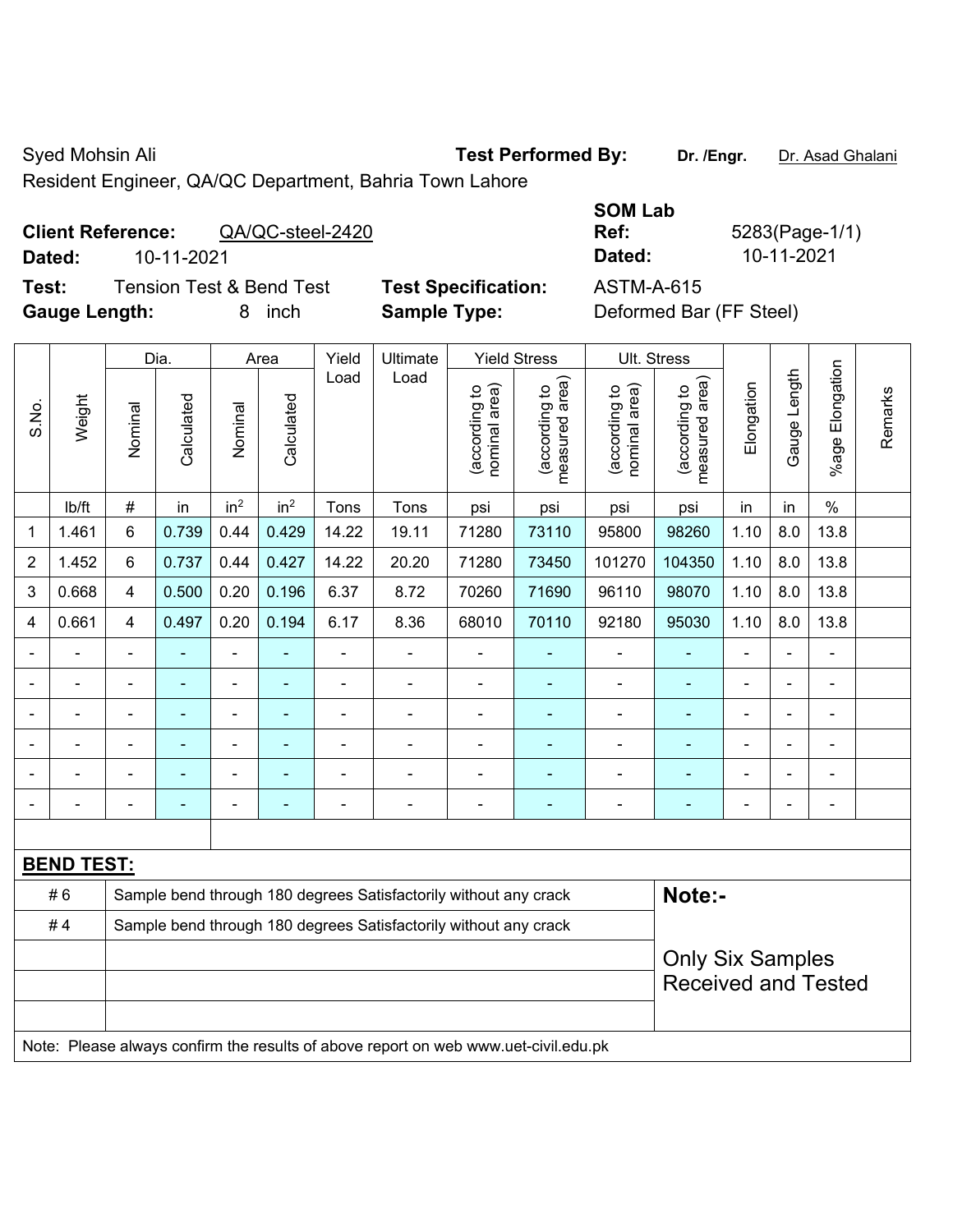Wajid Mehmood **Test Performed By:** Dr. /Engr.

S. Asad Ali Gillani

Resident Engineer, CM Div., Nespak (Pvt.) Ltd. Lahore

|                      | <b>Client Reference:</b> | 4047/13/WM/09-I/94                  |                            | <b>SOM Lab</b><br>Ref:                 | 5284(Page-1/1) |
|----------------------|--------------------------|-------------------------------------|----------------------------|----------------------------------------|----------------|
| Dated:               | 10-11-2021               |                                     |                            | Dated:                                 | 10-11-2021     |
| Test:                |                          | <b>Tension Test &amp; Bend Test</b> | <b>Test Specification:</b> | <b>ASTM-A-615</b><br>Deformed Bar (Zia |                |
| <b>Gauge Length:</b> |                          | inch                                | <b>Sample Type:</b>        | Steel)                                 |                |

|                |                      |                                                                  | Dia.                     |                          | Area            | Yield          | Ultimate                                                                            |                                | <b>Yield Stress</b>                         | Ult. Stress                    |                                 |                |                |                           |         |
|----------------|----------------------|------------------------------------------------------------------|--------------------------|--------------------------|-----------------|----------------|-------------------------------------------------------------------------------------|--------------------------------|---------------------------------------------|--------------------------------|---------------------------------|----------------|----------------|---------------------------|---------|
| S.No.          | Weight               | Nominal                                                          | Calculated               | Nominal                  | Calculated      | Load           | Load                                                                                | nominal area)<br>(according to | (according to<br>measured area)<br>measured | nominal area)<br>(according to | (according to<br>measured area) | Elongation     | Gauge Length   | Elongation<br>$%$ age $ $ | Remarks |
|                | lb/ft                | $\#$                                                             | in                       | in <sup>2</sup>          | in <sup>2</sup> | Tons           | Tons                                                                                | psi                            | psi                                         | psi                            | psi                             | in             | in             | $\%$                      |         |
| 1              | 2.621                | 8                                                                | 0.990                    | 0.79                     | 0.770           | 22.09          | 35.90                                                                               | 61670                          | 63270                                       | 100230                         | 102830                          | 1.30           | 8.0            | 16.3                      |         |
| $\overline{2}$ | 2.643                | 8                                                                | 0.995                    | 0.79                     | 0.777           | 22.02          | 35.95                                                                               | 61470                          | 62500                                       | 100370                         | 102050                          | 1.50           | 8.0            | 18.8                      |         |
|                |                      |                                                                  |                          | ä,                       | $\blacksquare$  | ä,             | ä,                                                                                  | $\blacksquare$                 |                                             | ä,                             | ä,                              | $\blacksquare$ |                | $\blacksquare$            |         |
|                | Ē,                   | ä,                                                               | ÷                        | $\overline{\phantom{0}}$ | $\blacksquare$  | $\blacksquare$ | ÷                                                                                   | L,                             | $\overline{\phantom{a}}$                    | $\overline{\phantom{a}}$       | ٠                               | $\blacksquare$ | ÷              | $\blacksquare$            |         |
|                | L.                   | $\blacksquare$                                                   | $\blacksquare$           | $\overline{\phantom{0}}$ | ۰               | $\blacksquare$ | $\blacksquare$                                                                      | $\blacksquare$                 | $\overline{\phantom{a}}$                    | $\blacksquare$                 | ۰                               | $\overline{a}$ | $\blacksquare$ | $\overline{\phantom{a}}$  |         |
|                | Ē,                   |                                                                  | ÷                        | ÷,                       |                 | ä,             | ÷                                                                                   | L,                             | ٠                                           | $\overline{a}$                 | ä,                              | $\blacksquare$ | ä,             | $\blacksquare$            |         |
|                |                      | $\blacksquare$                                                   | ÷,                       | ۰                        | ۰               | $\blacksquare$ | ä,                                                                                  | $\blacksquare$                 | $\blacksquare$                              | $\blacksquare$                 | ä,                              | $\blacksquare$ | $\blacksquare$ | $\blacksquare$            |         |
|                |                      |                                                                  |                          |                          |                 |                |                                                                                     |                                |                                             |                                | ۰                               |                |                | ۰                         |         |
|                |                      |                                                                  |                          |                          |                 |                |                                                                                     |                                |                                             | ä,                             | ÷                               |                |                |                           |         |
|                |                      |                                                                  |                          |                          |                 |                |                                                                                     |                                |                                             |                                | ٠                               | $\blacksquare$ | $\blacksquare$ | ÷,                        |         |
|                | <b>Witnessed By:</b> |                                                                  |                          |                          |                 |                | Muhammad Imran (Sub-Engineer, Nespak), Job No.4047 LDA                              |                                |                                             |                                |                                 |                |                |                           |         |
|                | <b>BEND TEST:</b>    |                                                                  |                          |                          |                 |                |                                                                                     |                                |                                             |                                |                                 |                |                |                           |         |
|                | # 8                  |                                                                  |                          |                          |                 |                | Sample bend through 180 degrees Satisfactorily without any crack                    |                                |                                             |                                | Note:-                          |                |                |                           |         |
|                | # 8                  | Sample bend through 180 degrees Satisfactorily without any crack |                          |                          |                 |                |                                                                                     |                                |                                             |                                |                                 |                |                |                           |         |
|                |                      |                                                                  | <b>Only Four Samples</b> |                          |                 |                |                                                                                     |                                |                                             |                                |                                 |                |                |                           |         |
|                |                      |                                                                  |                          |                          |                 |                |                                                                                     |                                |                                             |                                | <b>Received and Tested</b>      |                |                |                           |         |
|                |                      |                                                                  |                          |                          |                 |                |                                                                                     |                                |                                             |                                |                                 |                |                |                           |         |
|                |                      |                                                                  |                          |                          |                 |                | Note: Please always confirm the results of above report on web www.uet-civil.edu.pk |                                |                                             |                                |                                 |                |                |                           |         |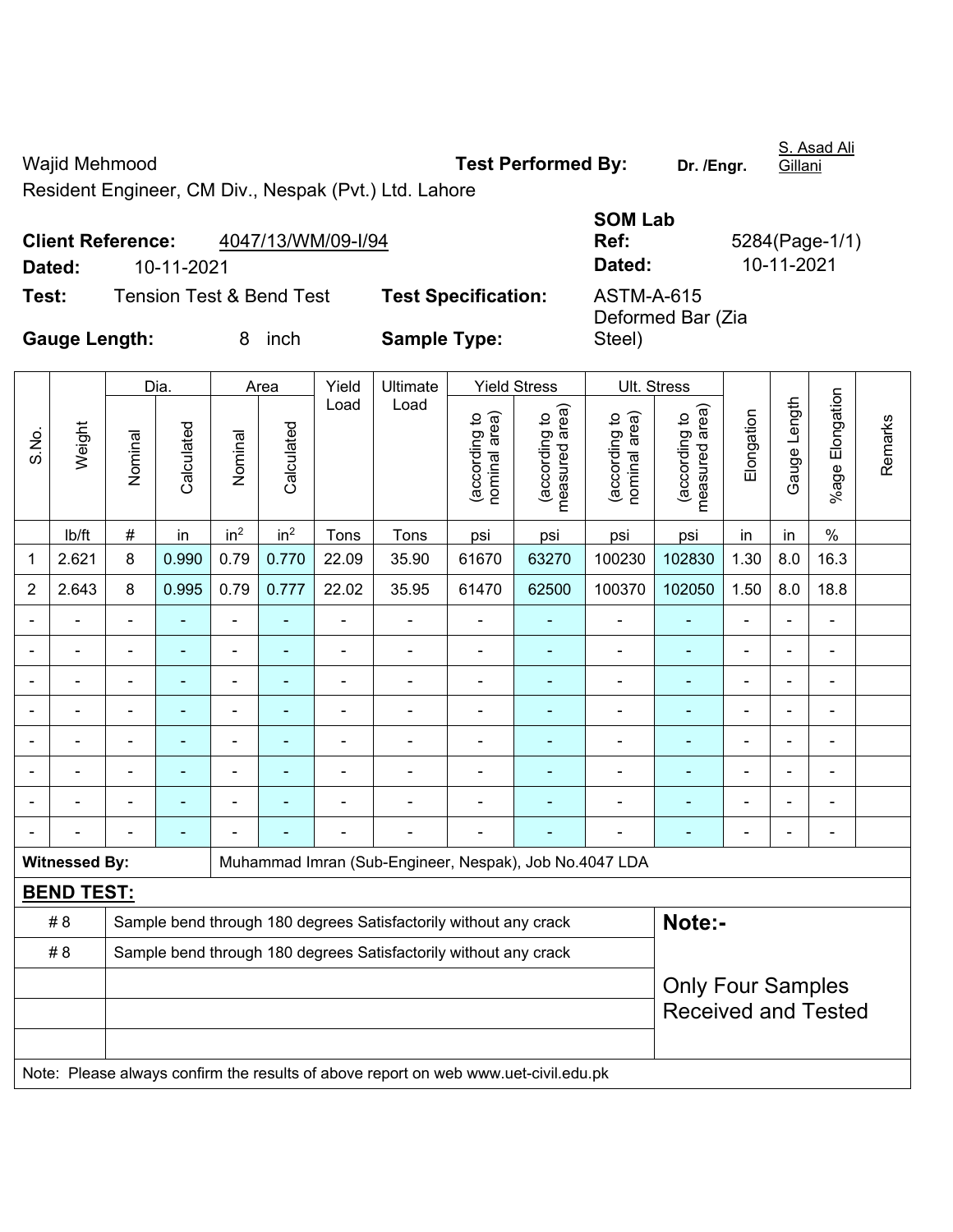Ali Sufyan **Test Performed By:** Dr. /Engr. **Dr. Asad Ghalani** Dr. /Engr. **Dr. Asad Ghalani** 

Deputy Executive Officer works, Punjab Safe Cities Authority,Lahore

|                      | <b>Client Reference:</b> | 11652/Works/PSCA/2021               |                            | <b>JUIVI LAN</b><br>Ref: |
|----------------------|--------------------------|-------------------------------------|----------------------------|--------------------------|
| Dated:               | 10-11-2021               |                                     |                            | Dated:                   |
| Test:                |                          | <b>Tension Test &amp; Bend Test</b> | <b>Test Specification:</b> | <b>ASTM-A-615</b>        |
| <b>Gauge Length:</b> |                          | 8 inch                              | <b>Sample Type:</b>        | Deformed Bar             |

**SOM Lab Ref:** 5285(Page-1/2) **Dated:** 10-11-2021 **Dated:** 10-11-2021 **Test:** Tension Test & Bend Test **Test Specification:** ASTM-A-615

|                |                   |                                                                            | Dia.           |                 | Area            | Yield          | Ultimate                                                                            |                                | <b>Yield Stress</b>             |                                | Ult. Stress                     |                |                |                          |         |
|----------------|-------------------|----------------------------------------------------------------------------|----------------|-----------------|-----------------|----------------|-------------------------------------------------------------------------------------|--------------------------------|---------------------------------|--------------------------------|---------------------------------|----------------|----------------|--------------------------|---------|
| S.No.          | Weight            | Nominal                                                                    | Calculated     | Nominal         | Calculated      | Load           | Load                                                                                | nominal area)<br>(according to | measured area)<br>(according to | nominal area)<br>(according to | (according to<br>measured area) | Elongation     | Gauge Length   | %age Elongation          | Remarks |
|                | lb/ft             | $\#$                                                                       | in             | in <sup>2</sup> | in <sup>2</sup> | Tons           | Tons                                                                                | psi                            | psi                             | psi                            | psi                             | in             | in             | $\%$                     |         |
| 1              | 0.698             | 4                                                                          | 0.511          | 0.20            | 0.205           | 6.75           | 8.72                                                                                | 74420                          | 72600                           | 96110                          | 93770                           | 1.10           | 8.0            | 13.8                     |         |
| $\overline{2}$ | 0.703             | 4                                                                          | 0.513          | 0.20            | 0.207           | 7.10           | 9.04                                                                                | 78350                          | 75700                           | 99710                          | 96340                           | 1.20           | 8.0            | 15.0                     |         |
|                |                   |                                                                            |                |                 |                 |                |                                                                                     |                                |                                 |                                |                                 |                |                | $\blacksquare$           |         |
| $\blacksquare$ | $\blacksquare$    | $\blacksquare$                                                             | $\blacksquare$ | ÷               | $\blacksquare$  | $\blacksquare$ | $\blacksquare$                                                                      | $\blacksquare$                 | $\blacksquare$                  | $\overline{\phantom{a}}$       | ÷,                              | $\blacksquare$ | $\blacksquare$ | $\overline{\phantom{a}}$ |         |
| $\blacksquare$ | $\blacksquare$    | $\blacksquare$                                                             | $\blacksquare$ | $\blacksquare$  | $\blacksquare$  | $\blacksquare$ | $\blacksquare$                                                                      | $\blacksquare$                 | $\blacksquare$                  | $\overline{\phantom{a}}$       | ÷,                              | $\blacksquare$ | $\blacksquare$ | $\overline{\phantom{a}}$ |         |
|                | $\blacksquare$    | $\blacksquare$                                                             | $\blacksquare$ | $\blacksquare$  | ä,              | $\blacksquare$ | $\blacksquare$                                                                      | $\blacksquare$                 | ä,                              | $\blacksquare$                 | $\blacksquare$                  | $\blacksquare$ | $\blacksquare$ | $\overline{\phantom{a}}$ |         |
| $\blacksquare$ | $\blacksquare$    | $\blacksquare$                                                             | $\blacksquare$ | ä,              | ä,              | $\blacksquare$ | $\blacksquare$                                                                      | $\blacksquare$                 | ÷                               | $\blacksquare$                 | $\blacksquare$                  | $\blacksquare$ | $\blacksquare$ | ÷,                       |         |
|                |                   |                                                                            | $\blacksquare$ |                 |                 | Ē,             |                                                                                     | $\blacksquare$                 |                                 |                                | Ē.                              |                |                | Ē,                       |         |
|                |                   |                                                                            |                |                 |                 |                |                                                                                     |                                | ä,                              | $\blacksquare$                 | $\blacksquare$                  |                |                | $\blacksquare$           |         |
|                |                   | $\blacksquare$                                                             | $\blacksquare$ | $\blacksquare$  | ۳               | $\blacksquare$ | $\blacksquare$                                                                      | $\blacksquare$                 | $\overline{\phantom{0}}$        | ۰                              | $\blacksquare$                  | $\blacksquare$ | $\blacksquare$ | $\overline{\phantom{a}}$ |         |
|                |                   |                                                                            |                |                 |                 |                |                                                                                     |                                |                                 |                                |                                 |                |                |                          |         |
|                | <b>BEND TEST:</b> |                                                                            |                |                 |                 |                |                                                                                     |                                |                                 |                                |                                 |                |                |                          |         |
|                | #4                | Note:-<br>Sample bend through 180 degrees Satisfactorily without any crack |                |                 |                 |                |                                                                                     |                                |                                 |                                |                                 |                |                |                          |         |
|                |                   |                                                                            |                |                 |                 |                |                                                                                     |                                |                                 |                                |                                 |                |                |                          |         |
|                |                   |                                                                            |                |                 |                 |                |                                                                                     |                                |                                 |                                | <b>Only Three Samples</b>       |                |                |                          |         |
|                |                   |                                                                            |                |                 |                 |                |                                                                                     |                                |                                 |                                | <b>Received and Tested</b>      |                |                |                          |         |
|                |                   |                                                                            |                |                 |                 |                |                                                                                     |                                |                                 |                                |                                 |                |                |                          |         |
|                |                   |                                                                            |                |                 |                 |                | Note: Please always confirm the results of above report on web www.uet-civil.edu.pk |                                |                                 |                                |                                 |                |                |                          |         |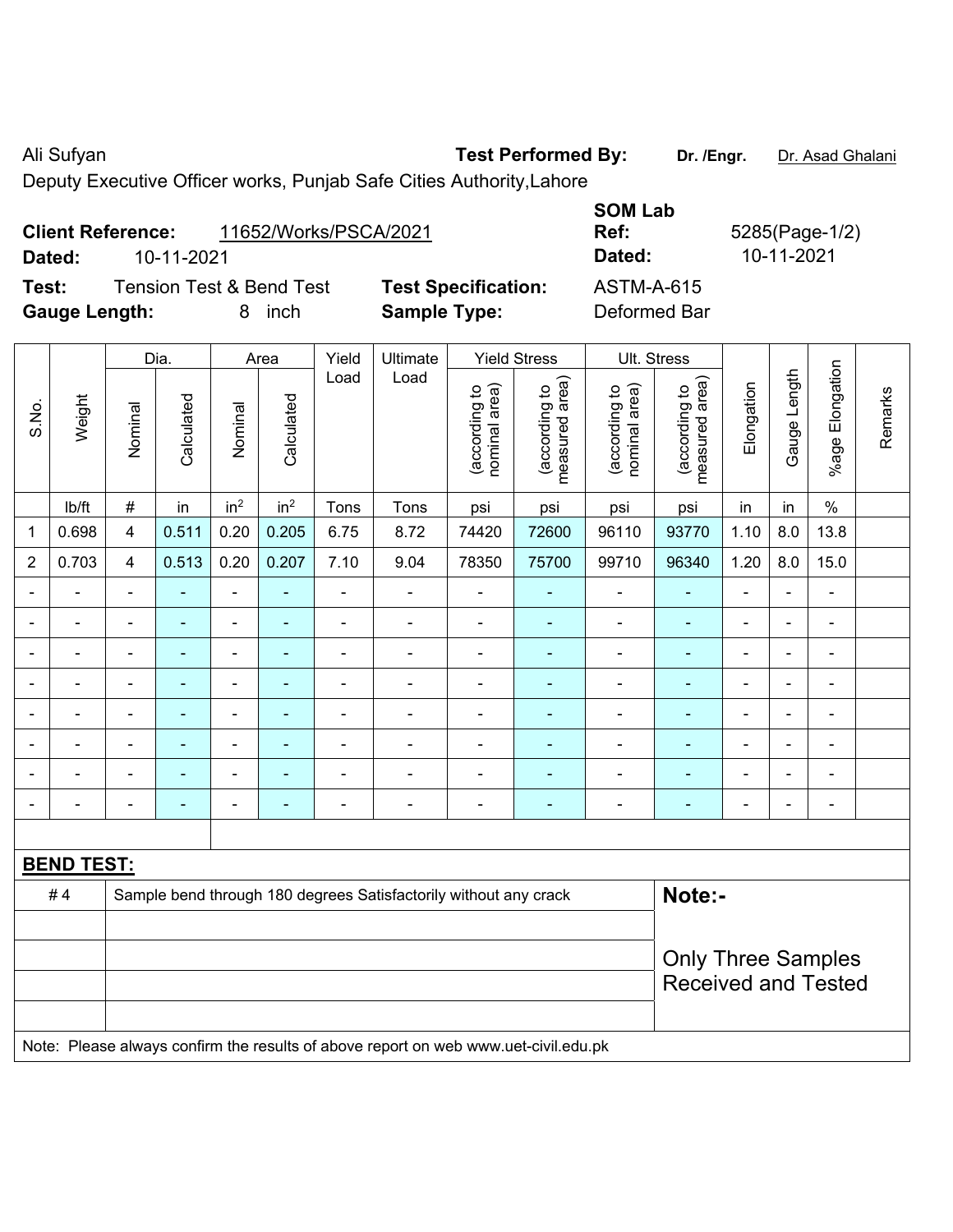Ali Sufyan **Test Performed By:** Dr. /Engr. **Dr. Asad Ghalani** 

Deputy Executive Officer works, Punjab Safe Cities Authority,Lahore

|                      |                          |                                     |                            | <b>SUM LAD</b> |              |
|----------------------|--------------------------|-------------------------------------|----------------------------|----------------|--------------|
|                      | <b>Client Reference:</b> | 11653/Works/PSCA/2021               |                            | Ref:           | 5285(Page-2/ |
| Dated:               | 10-11-2021               |                                     |                            | Dated:         | 10-11-2021   |
| Test:                |                          | <b>Tension Test &amp; Bend Test</b> | <b>Test Specification:</b> | ASTM-A-615     |              |
| <b>Gauge Length:</b> |                          | inch                                | <b>Sample Type:</b>        | Deformed Bar   |              |

| <b>SOM Lab</b> |                |
|----------------|----------------|
| Ref:           | 5285(Page-2/2) |
| Dated:         | 10-11-2021     |
| ASTM-A-615     |                |
| Doformod Dor   |                |

|                |                   |                          | Dia.           |                              | Area            | Yield          | Ultimate                                                                            |                                | <b>Yield Stress</b>             |                                | Ult. Stress                                             |                |                |                              |         |
|----------------|-------------------|--------------------------|----------------|------------------------------|-----------------|----------------|-------------------------------------------------------------------------------------|--------------------------------|---------------------------------|--------------------------------|---------------------------------------------------------|----------------|----------------|------------------------------|---------|
| S.No.          | Weight            | Nominal                  | Calculated     | Nominal                      | Calculated      | Load           | Load                                                                                | nominal area)<br>(according to | (according to<br>measured area) | nominal area)<br>(according to | (according to<br>measured area)<br>measured             | Elongation     | Gauge Length   | %age Elongation              | Remarks |
|                | lb/ft             | $\#$                     | in             | in <sup>2</sup>              | in <sup>2</sup> | Tons           | Tons                                                                                | psi                            | psi                             | psi                            | psi                                                     | in             | in             | $\%$                         |         |
| $\mathbf 1$    | 0.699             | $\overline{4}$           | 0.511          | 0.20                         | 0.205           | 8.69           | 10.14                                                                               | 95770                          | 93440                           | 111850                         | 109120                                                  | 1.10           | 8.0            | 13.8                         |         |
| $\overline{2}$ | 0.683             | $\overline{4}$           | 0.506          | 0.20                         | 0.201           | 8.79           | 10.24                                                                               | 96900                          | 96420                           | 112970                         | 112410                                                  | 1.20           | 8.0            | 15.0                         |         |
| $\blacksquare$ | $\blacksquare$    | $\overline{\phantom{a}}$ | $\blacksquare$ | $\blacksquare$               | $\blacksquare$  | $\blacksquare$ | $\blacksquare$                                                                      | $\blacksquare$                 | $\blacksquare$                  | $\qquad \qquad \blacksquare$   | $\blacksquare$                                          | $\blacksquare$ | $\blacksquare$ | $\blacksquare$               |         |
|                | $\blacksquare$    | $\blacksquare$           | $\blacksquare$ | $\qquad \qquad \blacksquare$ | ۰               | $\blacksquare$ | ÷                                                                                   | ä,                             | ÷                               | $\overline{\phantom{a}}$       | $\blacksquare$                                          | $\blacksquare$ | $\blacksquare$ | $\qquad \qquad \blacksquare$ |         |
|                | $\blacksquare$    | $\blacksquare$           | ÷,             | $\blacksquare$               | ۰               | $\blacksquare$ | ä,                                                                                  | L,                             | Ξ                               | $\blacksquare$                 | $\blacksquare$                                          | ä,             |                | ÷,                           |         |
|                | $\blacksquare$    | $\blacksquare$           | ÷,             | ÷,                           |                 | $\blacksquare$ | ä,                                                                                  | ä,                             |                                 | $\blacksquare$                 | ä,                                                      | $\blacksquare$ |                | $\blacksquare$               |         |
|                |                   |                          | $\blacksquare$ | $\blacksquare$               |                 |                | $\blacksquare$                                                                      | $\blacksquare$                 |                                 | $\blacksquare$                 | $\blacksquare$                                          | $\blacksquare$ |                |                              |         |
|                |                   |                          |                | ۰                            |                 |                | $\blacksquare$                                                                      | ä,                             |                                 | $\blacksquare$                 |                                                         |                |                | ÷                            |         |
|                |                   |                          | $\blacksquare$ | $\qquad \qquad \blacksquare$ |                 |                | $\blacksquare$                                                                      |                                | ۰                               | $\blacksquare$                 | $\blacksquare$                                          |                |                | $\overline{\phantom{0}}$     |         |
|                | L,                |                          | ۰              | $\overline{\phantom{a}}$     | ۰               | $\blacksquare$ | $\blacksquare$                                                                      | $\blacksquare$                 | $\blacksquare$                  | $\overline{\phantom{a}}$       | $\blacksquare$                                          | $\blacksquare$ | $\blacksquare$ | $\blacksquare$               |         |
|                |                   |                          |                |                              |                 |                |                                                                                     |                                |                                 |                                |                                                         |                |                |                              |         |
|                | <b>BEND TEST:</b> |                          |                |                              |                 |                |                                                                                     |                                |                                 |                                |                                                         |                |                |                              |         |
|                | #4                |                          |                |                              |                 |                | Sample bend through 180 degrees Satisfactorily without any crack                    |                                |                                 |                                | Note:-                                                  |                |                |                              |         |
|                |                   |                          |                |                              |                 |                |                                                                                     |                                |                                 |                                |                                                         |                |                |                              |         |
|                |                   |                          |                |                              |                 |                |                                                                                     |                                |                                 |                                | <b>Only Three Samples</b><br><b>Received and Tested</b> |                |                |                              |         |
|                |                   |                          |                |                              |                 |                | Note: Please always confirm the results of above report on web www.uet-civil.edu.pk |                                |                                 |                                |                                                         |                |                |                              |         |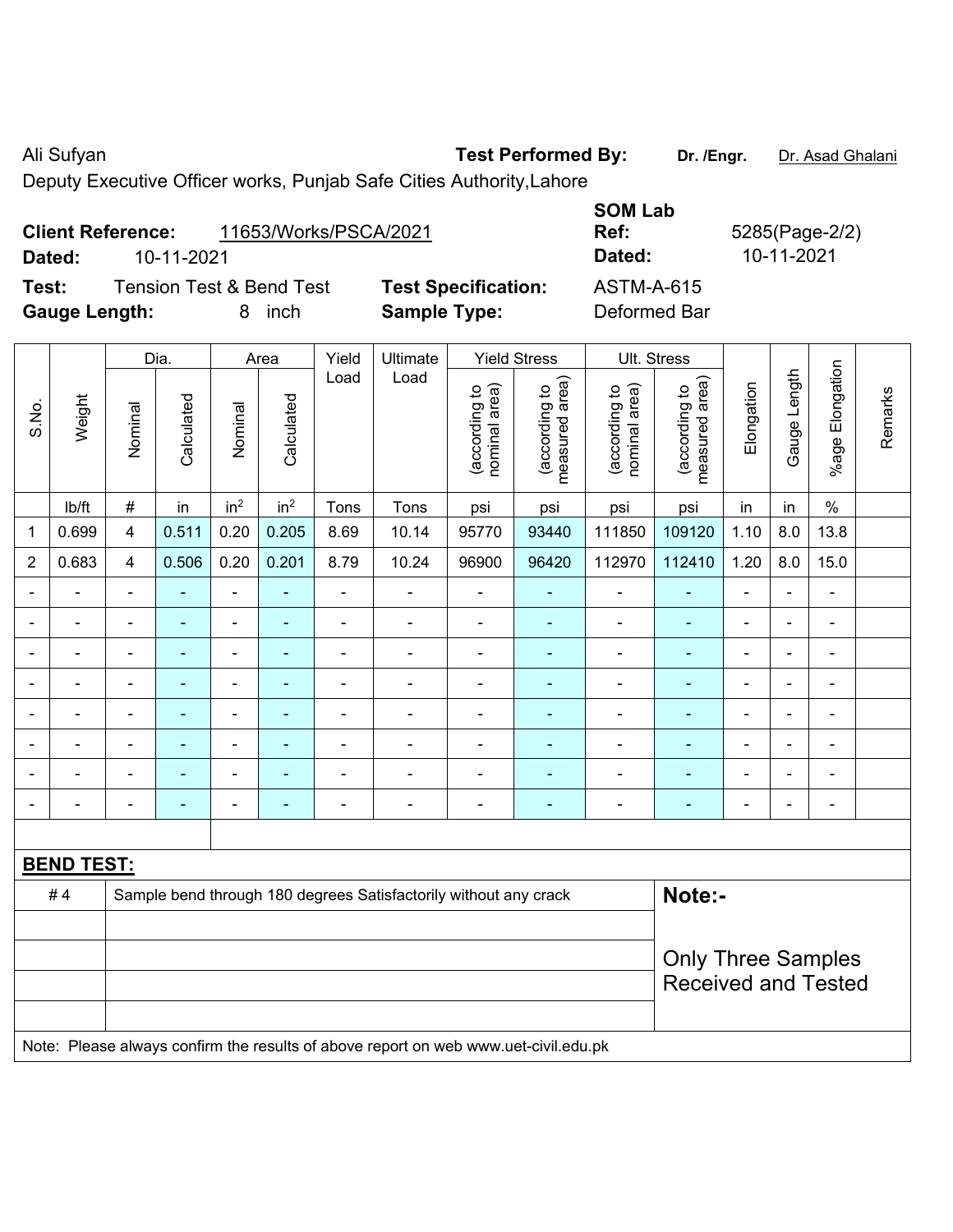M.Saleem **Test Performed By:** Dr. /Engr. Dr. Asad Ghalani

Construction Company , Engineers & Contractors, Sheikhupura (Extension Weaving Unit)

| <b>Client Reference:</b><br>Nil              |            |                            | <b>SOM LAD</b><br>Ref: | 5286(Page-1/1) |
|----------------------------------------------|------------|----------------------------|------------------------|----------------|
| 10-11-2021<br>Dated:                         |            |                            | Dated:                 | 10-11-2021     |
| <b>Tension Test &amp; Bend Test</b><br>Test: |            | <b>Test Specification:</b> | <b>ASTM-A-615</b>      |                |
| <b>Gauge Length:</b>                         | inch<br>8. | <b>Sample Type:</b>        | Deformed Bar           |                |

|       | Weight                                                                              |                          |                | Dia.                     |                 | Area           |                                                                  | Yield                          | Ultimate                        |                                | <b>Yield Stress</b>             |                | Ult. Stress    |                              |         |  |  |
|-------|-------------------------------------------------------------------------------------|--------------------------|----------------|--------------------------|-----------------|----------------|------------------------------------------------------------------|--------------------------------|---------------------------------|--------------------------------|---------------------------------|----------------|----------------|------------------------------|---------|--|--|
| S.No. |                                                                                     | Nominal                  | Calculated     | Nominal                  | Calculated      | Load           | Load                                                             | nominal area)<br>(according to | (according to<br>measured area) | nominal area)<br>(according to | (according to<br>measured area) | Elongation     | Gauge Length   | %age Elongation              | Remarks |  |  |
|       | Ib/ft                                                                               | $\#$                     | in             | in <sup>2</sup>          | in <sup>2</sup> | Tons           | Tons                                                             | psi                            | psi                             | psi                            | psi                             | in             | in             | $\%$                         |         |  |  |
| 1     | 1.469                                                                               | $6\phantom{a}$           | 0.742          | 0.44                     | 0.432           | 14.22          | 19.08                                                            | 71280                          | 72600                           | 95650                          | 97420                           | 1.40           | 8.0            | 17.5                         |         |  |  |
|       | Ē,                                                                                  | $\overline{\phantom{a}}$ | $\blacksquare$ | $\blacksquare$           | $\blacksquare$  | $\overline{a}$ | $\blacksquare$                                                   | $\frac{1}{2}$                  | $\blacksquare$                  | $\blacksquare$                 | $\blacksquare$                  | $\blacksquare$ | $\blacksquare$ | $\overline{\phantom{a}}$     |         |  |  |
|       | $\blacksquare$                                                                      | $\blacksquare$           | $\blacksquare$ | $\blacksquare$           | $\blacksquare$  | ÷,             | ÷,                                                               | $\blacksquare$                 | $\blacksquare$                  | $\blacksquare$                 | $\blacksquare$                  | $\blacksquare$ | ä,             | $\overline{\phantom{a}}$     |         |  |  |
|       | $\blacksquare$                                                                      | $\blacksquare$           | $\blacksquare$ | $\blacksquare$           | ۰               | ä,             | ä,                                                               | $\blacksquare$                 | $\blacksquare$                  | $\blacksquare$                 | $\blacksquare$                  | ÷              | $\blacksquare$ | $\blacksquare$               |         |  |  |
|       |                                                                                     |                          | $\blacksquare$ | $\blacksquare$           |                 | $\blacksquare$ | $\blacksquare$                                                   | $\blacksquare$                 | $\blacksquare$                  | $\blacksquare$                 | $\overline{a}$                  | $\blacksquare$ |                | $\blacksquare$               |         |  |  |
|       |                                                                                     |                          |                | -                        |                 | $\blacksquare$ | $\blacksquare$                                                   | $\qquad \qquad \blacksquare$   |                                 | $\overline{\phantom{0}}$       | $\blacksquare$                  |                |                | $\blacksquare$               |         |  |  |
|       |                                                                                     |                          |                | ä,                       | ÷               |                | Ē,                                                               | $\blacksquare$                 | $\blacksquare$                  | ä,                             | Ē,                              | L,             |                | ä,                           |         |  |  |
|       | ÷                                                                                   | $\blacksquare$           |                | $\overline{\phantom{0}}$ | ٠               | $\blacksquare$ | $\blacksquare$                                                   | $\blacksquare$                 | $\blacksquare$                  | ä,                             | $\blacksquare$                  | $\blacksquare$ | $\blacksquare$ | $\blacksquare$               |         |  |  |
|       |                                                                                     | $\blacksquare$           | ٠              | ÷,                       | ۰               | $\blacksquare$ | $\blacksquare$                                                   | $\blacksquare$                 | $\blacksquare$                  | $\blacksquare$                 | $\blacksquare$                  | $\blacksquare$ | $\blacksquare$ | ÷                            |         |  |  |
|       | Ē,                                                                                  | $\blacksquare$           | $\blacksquare$ | $\overline{\phantom{0}}$ | ٠               | $\blacksquare$ | ÷                                                                | $\blacksquare$                 | $\overline{\phantom{0}}$        | $\blacksquare$                 | $\blacksquare$                  | $\blacksquare$ | $\blacksquare$ | $\qquad \qquad \blacksquare$ |         |  |  |
|       |                                                                                     |                          |                |                          |                 |                |                                                                  |                                |                                 |                                |                                 |                |                |                              |         |  |  |
|       | <b>BEND TEST:</b>                                                                   |                          |                |                          |                 |                |                                                                  |                                |                                 |                                |                                 |                |                |                              |         |  |  |
|       | #6                                                                                  |                          |                |                          |                 |                | Sample bend through 180 degrees Satisfactorily without any crack |                                |                                 |                                | Note:-                          |                |                |                              |         |  |  |
|       |                                                                                     |                          |                |                          |                 |                |                                                                  |                                |                                 |                                |                                 |                |                |                              |         |  |  |
|       |                                                                                     | <b>Only Two Samples</b>  |                |                          |                 |                |                                                                  |                                |                                 |                                |                                 |                |                |                              |         |  |  |
|       |                                                                                     |                          |                |                          |                 |                |                                                                  |                                |                                 |                                | <b>Received and Tested</b>      |                |                |                              |         |  |  |
|       |                                                                                     |                          |                |                          |                 |                |                                                                  |                                |                                 |                                |                                 |                |                |                              |         |  |  |
|       | Note: Please always confirm the results of above report on web www.uet-civil.edu.pk |                          |                |                          |                 |                |                                                                  |                                |                                 |                                |                                 |                |                |                              |         |  |  |

**SOM Lab**